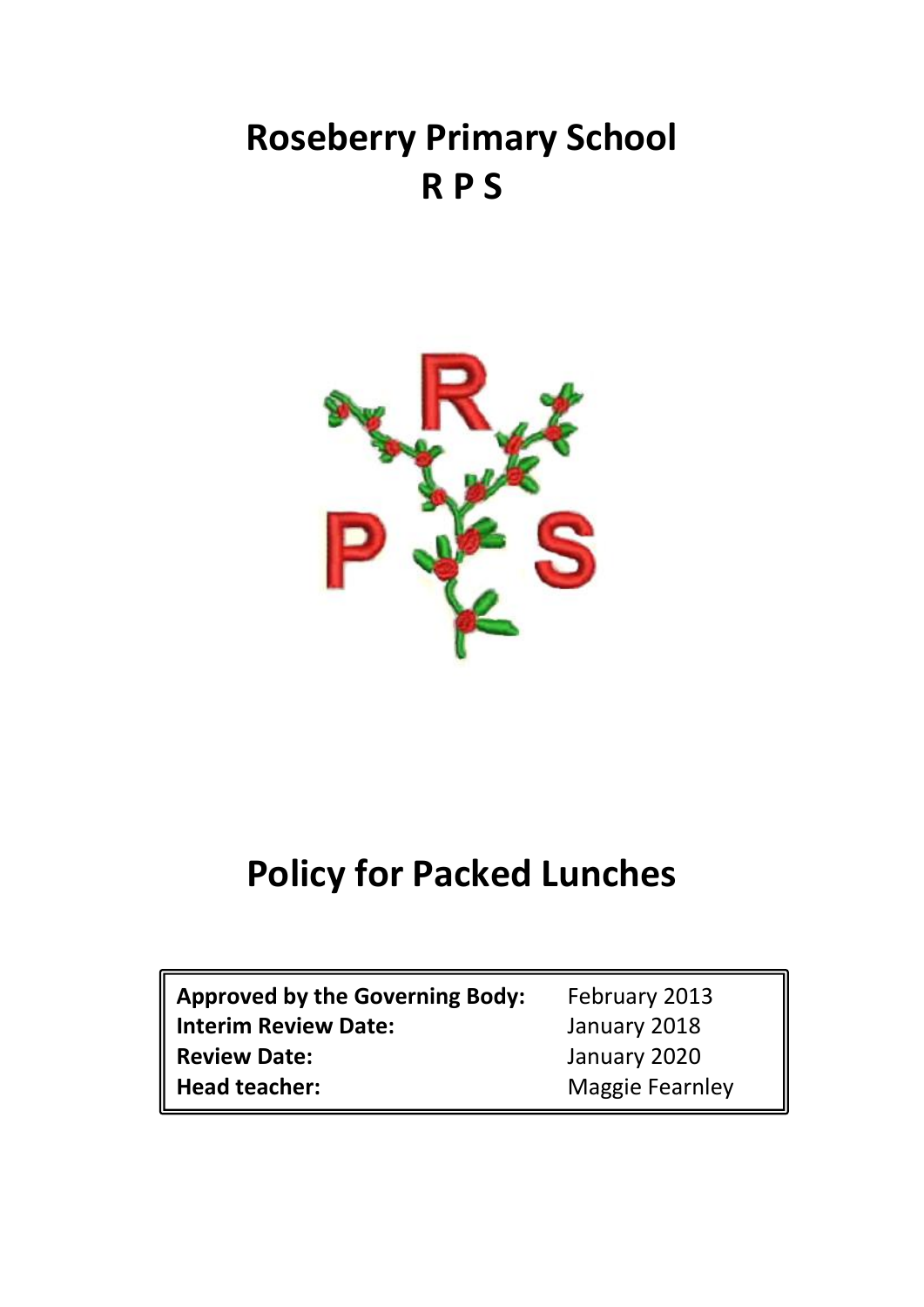## **Roseberry Primary School**

#### **Packed Lunch Policy**

#### **Aim**

To ensure that all packed lunches brought from home and consumed in school (or on school trips) provide the pupil with healthy and nutritious food that is similar to food served in schools. (regulated by national standards)

## **How and why the policy was formulated:**

To make a positive contribution to children's health

To encourage a happier and calmer population of children

To promote consistency between packed lunches and food provided by schools which, from September 2006 must adhere to national standards set by the government. Please visit <http://www.childrensfoodtrust.org.uk/> for more information.

## **Food and drink in packed lunches:**

The school will provide facilities for pupils bringing in packed lunches and ensure that fresh drinking water is readily available at all times.

The school will work with pupils to provide appropriate dining room facilities.

The school will work with pupils to ensure they are educated on the importance of healthy eating and a balanced diet.

The school will work with parents to ensure that packed lunches abide by the standards listed below.

As fridge space is not available in school pupils are advised to bring packed lunches in insulated bags with freezer blocks where possible to stop the food going off.

## **Packed lunches should try to include:**

At least one portion of fruit and one portion of vegetables every day.

Meat, fish or other source of non-dairy protein (eg peanut butter, hummus, kidney beans, lentils)

Oily fish, such as salmon, at least once every three weeks.

A starchy food such as any type of bread, pasta, rice, couscous, noodles, potatoes or other type of cereals every day.